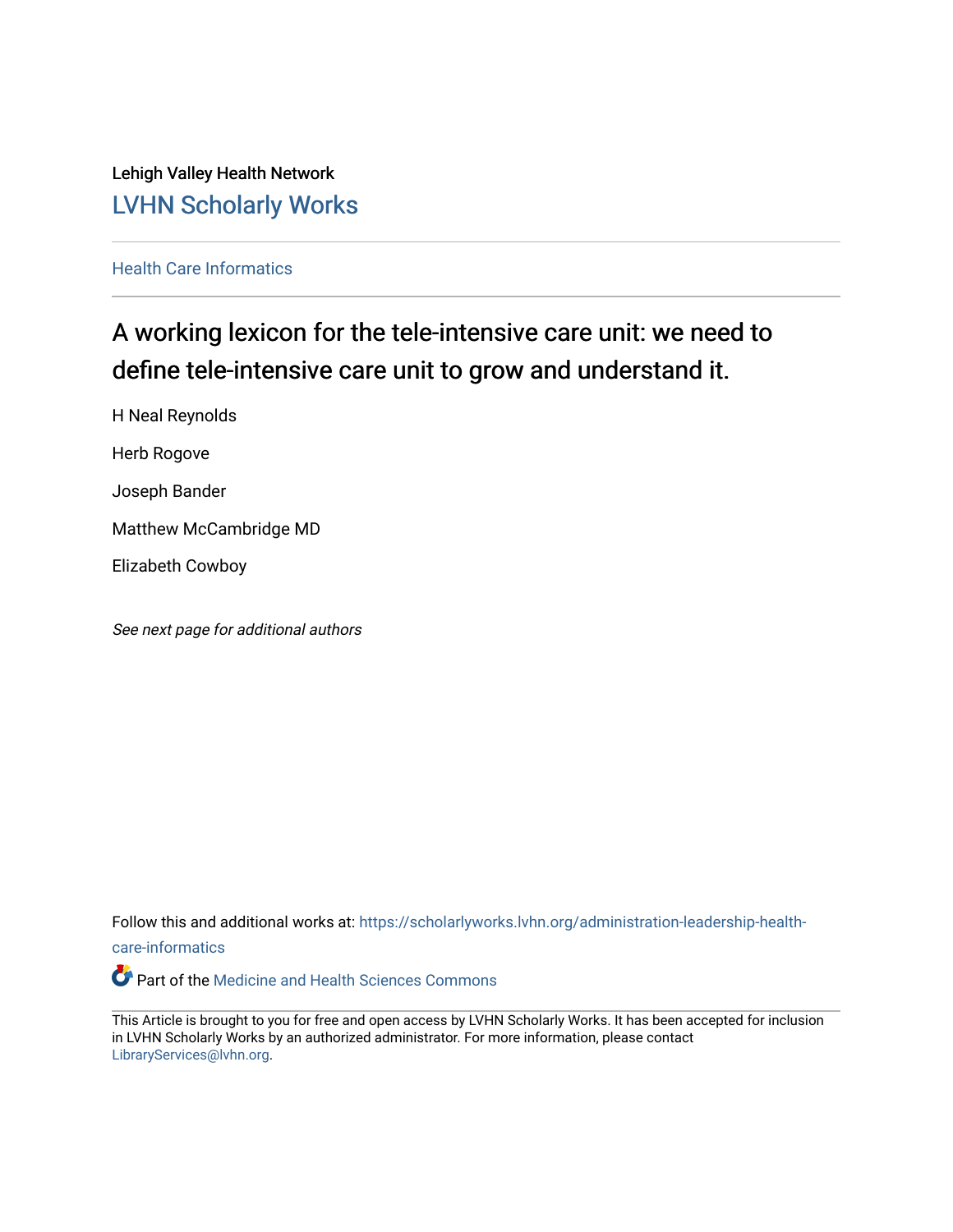## Authors

H Neal Reynolds, Herb Rogove, Joseph Bander, Matthew McCambridge MD, Elizabeth Cowboy, and Michael Niemeier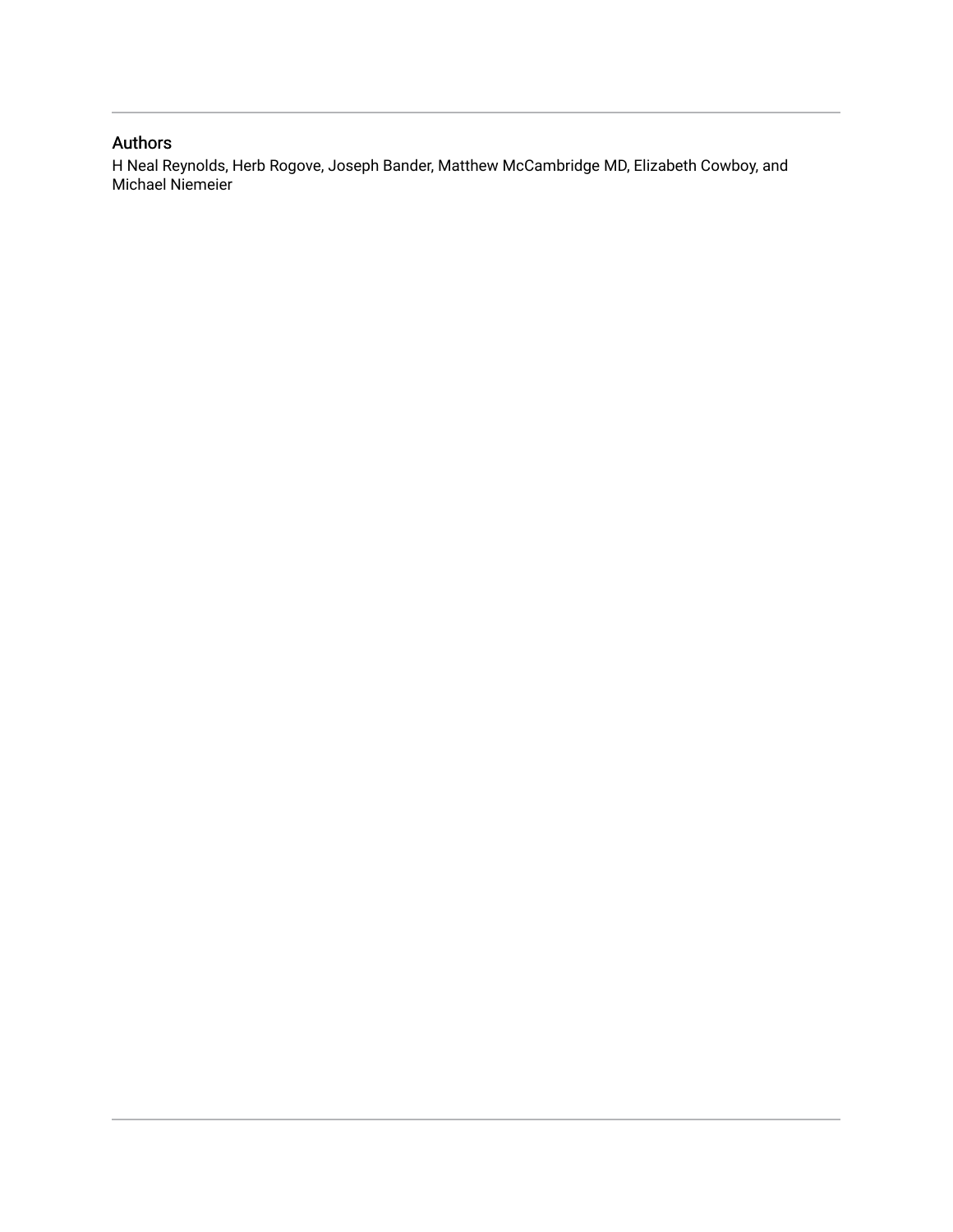## A Working Lexicon for the Tele-Intensive Care Unit: We Need to Define Tele-Intensive Care Unit to Grow and Understand It

H. Neal Reynolds, M.D., $^1$  Herb Rogove, D.O., $^2$  Joseph Bander, M.D., $^3$ Matt McCambridge, M.D., $4$  Elizabeth Cowboy, M.D., $5$ and Michael Niemeier, M.D.<sup>6</sup>

<sup>1</sup>R Adams Cowley Shock Trauma Center, University of Maryland School of Medicine, Baltimore, Maryland. <sup>2</sup>C30 Medical Group, Ojai, California. <sup>3</sup>St. Joseph Mercy Health System, Ann Arbor, Michigan. 4 Lehigh Valley Health Network, Allentown, Pennsylvania. 5 Advanced ICU Care, St. Louis, Missouri. 6 Methodist Hospital, Clarian Health, Indianapolis, Indiana.

''Mr. Edison, I was informed, had been up the two previous nights discovering ''a bug'' in his phonograph—an expression for solving a difficulty, and implying that some imaginary insect has secreted itself inside and is causing all the trouble.'' —Pall Mall Gazette, March 11, 1889

#### Abstract

Telemedicine in the intensive care unit (Tele-ICU) has grown exponentially since the first formalized program in 2000. Initially, there was limited product choice, and certain capabilities have been engineered into the process with the implication of necessity. New technology is evolving, and new vendors are entering the market place, which should yield a multitude of technologies from which to select. To date, there has been no organized lexicon designed to facilitate communication, comparison, or evaluation. This article is designed as a starting point to develop a lexicon applicable to all technologies for the Tele-ICU with the goal of facilitating clinical comparisons and administrative choices.

Key words: telemedicine, technology, telecommunications

## Introduction

echnical language evolves sometimes by accident, sometimes in an orderly fashion. Edison's computer "bug" was not an insect but understood to be some vague process-causing malfunction deep within the electronic device, and echnical language evolves sometimes by accident, sometimes in an orderly fashion. Edison's computer ''bug'' was not an insect but understood to be some vague processcausing malfunction deep within the electronic device, and time to time, new definitions should be established. Time is past due to develop a lexicon for the utilization of telemedicine in the intensive care unit (ICU). There exists significant technical lexicon for  $t$ elemedicine<sup>1</sup> and a clear understanding that technical "informational literacy'' will help clinicians understand conceptual differences in the telemedicine technology.<sup>2</sup> In general, lexicon has evolved in the larger field of telemedicine to include ''tele-pathology,'' "tele-dermatology," tele-radiology," and so on.<sup>3</sup> However, to date, we could not discover any published lexicon describing the structure and function of the telemedicine in the ICU (Tele-ICU). Therefore, in creating this lexicon document, new meanings and concepts will be proposed, in some cases, without previous references. The intent of this article is to grow a technical language that will facilitate evolution of discussion. A high-level, technical language, when uniformly used across all vendors and devices, should organize the thought process for comparison yet should be comprehensible by the relative novice. Additionally, the goal would be to develop definitions that are intuitively meaningful. As a consequence, visual image and concrete examples will be an important aspect of these definitions.

As defined by the American Telemedicine Association (ATA), ''Telemedicine is the use of medical information exchanged from one site to another via electronic communications to improve patients' health status." The ATA suggests that telemedicine "may assist in addressing the shortage of healthcare providers by promoting new models of practice that improve the effectiveness and efficiency of the care process," improve distribution of services, and partially mitigate the physician manpower shortage.<sup>4</sup> Others describe telemedicine as a ''branch of e-health that uses communications networks for the delivery of healthcare services and medical education form one geographic location to another.<sup>5</sup>

The introduction of telemedicine into the ICU dates back 20–30 years with the early efforts of Grundy et al.<sup>6,7</sup> In the United States, telemedicine in the ICU has gone through an explosive growth phase since the first, commercial system installation in Norfolk, Virginia, in  $2000.<sup>8,9</sup>$  During the decade 2000–2010, a single design has largely driven growth in the Tele-ICU arena. More recently, there has been significant growth with other vendors and technologies.

The impetus driving telemedicine in the ICU evolved from a recognized manpower maldistribution<sup>10,11</sup> critical care manpower shortage,<sup>12–16</sup> growing clinical support for intensivists,<sup>17–20</sup> influence from the Leapfrog group, $21$  successes with a systematic approach to telemedicine in the ICU, $^{8,9,22}$  and support for increasing telemedicine as part of healthcare reform.<sup>23,24</sup> The intensivist, when employing telemedicine technologies, can have a significant and positive impact on outcomes of the critically ill patient.<sup>8,9,25,26</sup> Elements of the visual examination and visual review of graphical waveforms improves accuracy of decision making.<sup>27,28</sup> There are multiple reports suggesting better compliance with evidence-based medical protocols when a centralized telemedicine process is in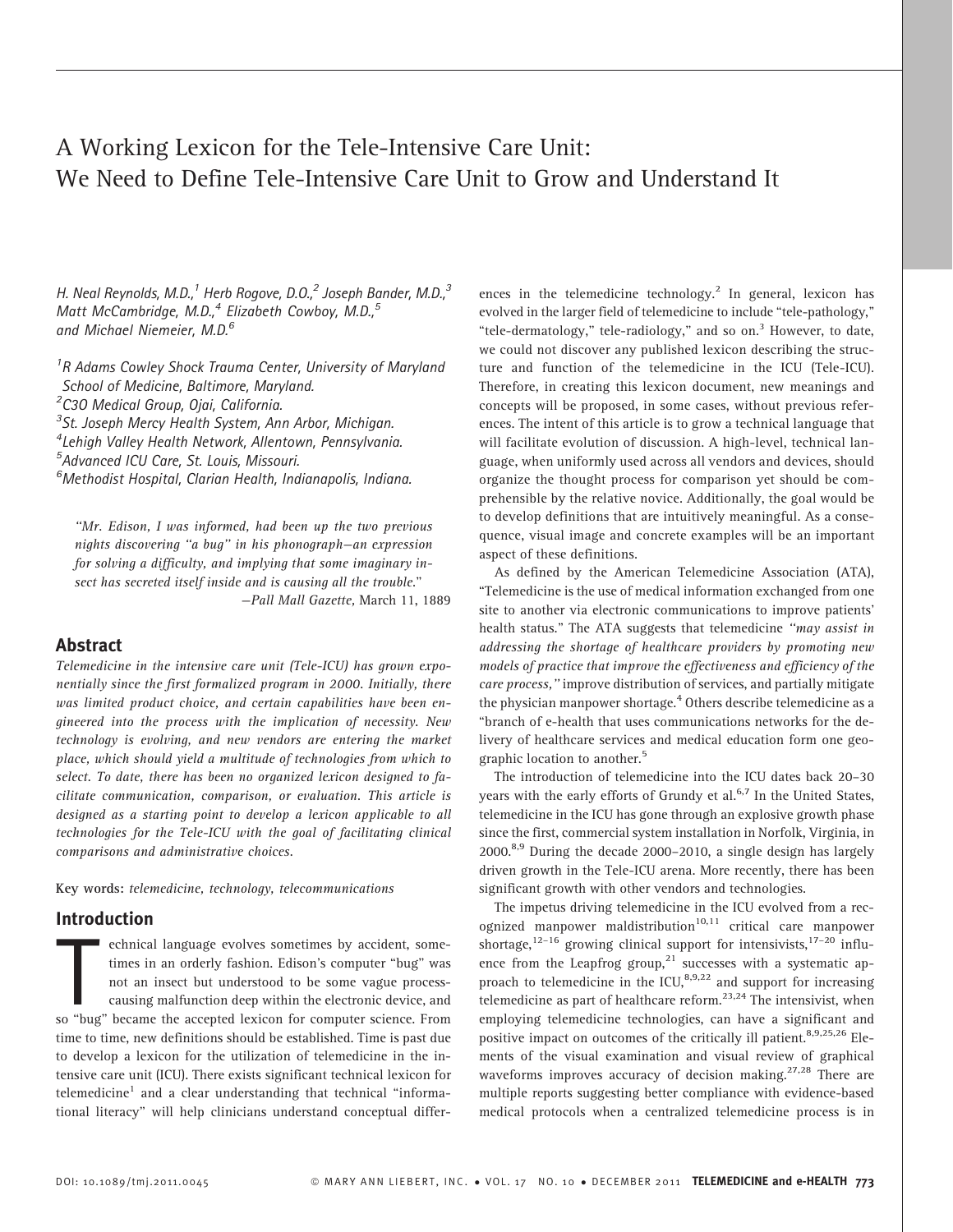place.<sup>29-35</sup> Telemedicine may have even greater impact in the rural environment.<sup>36-39</sup> Therefore, we believe that Tele-ICU is here to stay, although evolution is inevitable.

The Tele-ICU is defined as ''Networks of audio-visual communications and data systems to link hospital ICUs to intensivists and other critical care professionals at remote locations."<sup>40,41</sup> As with other focused fields of endeavor, understanding the Tele-ICU literature requires knowledge of the process. Further, understanding the comparative basis of Tele-ICU models will be vital. To date, there have been no head-to-head evaluations of the various alternative technologies, networking models, or staffing structures for the Tele-ICU. It remains unclear what informational elements are absolutely mandatory to facilitate best diagnostic and therapeutic decisions via telemedicine or tele-presence or what elements are unnecessary, superfluous, or over engineered. Once the lexicon is developed, the next step may be to perform a structured comparative evaluation of systems such as suggested by the Office for the Advancement of TeleHealth, Health and Human Resources Services Administration, and the National Center for Research Resources.<sup>42</sup>

#### Background and Process

To achieve the goal of lexicon development, national experts in the field ICU telemedicine have been recruited to develop and review the current article. For the purposes of this article, "expert" candidates were selected as individuals who are physicians working clinically, either trained in critical care medicine or actively working in critical care medicine, with at least 5 years of experience in telemedicine, and have a national/international presence by either committee work, editorial positions, or original contributions to the related literature. As is the nature when employing clinicians, each expert may have clinical experience or bias with specific technologies and vendors. Therefore, experts with multiple perspectives were recruited to develop a balance of opinions. All potential conflict of interest is described in each author's financial disclosure in the appendix. Specific acronyms were avoided in the development of the lexicon.

The specific lexicon developed was by group consensus so as to

- . Generically define major distinguishing characteristics between existing systems.
- . Create verbage describing current variable usage patterns.
- . Avoid fine technical details likely to be outside the purview of administrators and clinicians.
- . Create a language that is flexible enough for future evolutions of the Tele-ICU.

Due to manuscript length limitations, some definitions were not included with the hope that the current foundation will serve as a living document for future growth of the language.

In developing descriptors, it was necessary to be relatively rigid while recognizing that there may be systems with multiple or overlapping characteristics. To give life to this effort, once the descriptors have been developed, then existing vendors are described by using the new definitions.

The following descriptors have been created: General Descriptors:

- 1. Intensivist or Tele-ICU Intensivist
- 2. Virtual Presence or Bedside presence
- 3. Surrogate examiner and Surrogate ''Hands''
- 4. Tele-ICU or Tele-Critical Care
- 5. Tele-Expertise or Tele-Surveillance

Structural Descriptors:

- 1. Centralized or De-Centralized Tele-ICU
- 2. Open, Closed, and Hybrid Communications Architecture
- 3. Fixed versus Portable technology at the ICU end a. Dependent portability
	- b. Semi-autonomous, independent portability
	- c. Autonomous, independent portability
- 4. Fixed, Portable, Mobile technology at the Tele-ICU (user) end
- 5. Tele ICU Clinical Information Systems (CIS)
	- a. Independent Tele-ICU only CIS or
	- b. Hospital Wide Integrated CIS.

Care Models:

- 1. Continuous
- 2. Pre-Emptive/Scheduled
- 3. Reactive

## General Descriptors INTENSIVIST OR TELE-ICU INTENSIVIST

Intensivist. A physician with additional, sub-specialty fellowship training in the defined field of Critical Care Medicine who can provide both cognitive skills and psychomotor skills in the care of the critically ill patient.<sup>43</sup> Intensivists may have background training in either internal medicine, anesthesia, surgery, or emergency medicine.

Tele-ICU intensivists. An Intensivist, as just described, who provides cognitive skills via virtual presence<sup>44</sup> and directs, requests, or delegates the performance of psychomotor skills at the bedside through a ''surrogate examiner'' or via ''surrogate hands.''

#### REMOTE PRESENCE OR ONSITE PRESENCE

Onsite presence. Traditional visitation at the bedside by a care provider that includes elements described in Remote Presence plus "hands-on" contact such as palpation of the abdomen, assessment of skin temperature, auscultation of heart and breath sounds, and so on.

Remote presence. The use of audio-video technology to place the remote care provider (physician, nurse, or intermediate level care provider) virtually at the bedside for real-time, two way verbal and visual communication, review of bedside graphics, and visual patient examination. There is no direct ''hands-on'' contact with the patient, but there may be surrogate ''hands-on'' examination. Remote presence examination can include auscultation of the heart, lungs,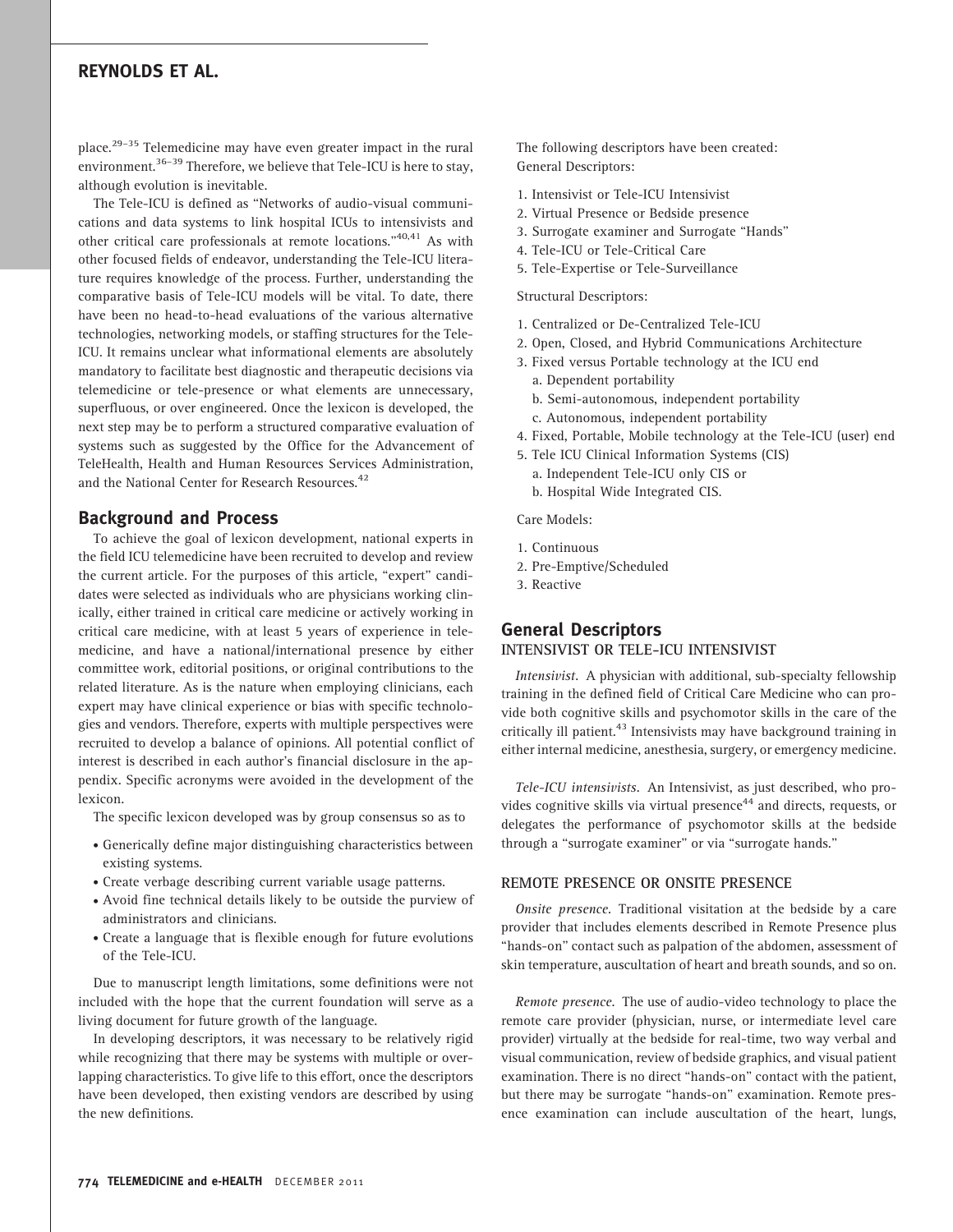abdomen, vascular bruits, and so on with the use of electronic stethoscope as well as ophthalmologic funduscopic exam, otologic exam, and/or real-time ultrasound examination.

#### SURROGATE EXAMINER/SURROGATE HANDS

Generally, the Tele-ICU Intensivist is remote from the hospital ICU or if in proximity to the ICU, the Intensivist would generally be restricted from leaving the Tele-ICU. In the normal process of care, it may be necessary to perform certain elements of examination such as palpation for crepitus, for warmth or coolness, or fluctulance, all of which can be performed by a bedside nurse. Higher skill level may be required to perform airway intubation, central line insertion, closed thoracostomy tubes, arterial line insertion, lumbar puncture, and so on. The remote Tele-ICU intensivist will delegate those psychomotor skills to a trained, on-site individual (see "Surrogate Hands).

Surrogate examiner. This could be the same person as the individual performing bedside procedures but more likely is the bedside nurse, resident, or fellow. Necessary points of examination are performed at the direction of and/or during observation by the Tele-ICU intensivist who can observe the examination, provide immediate feedback, or coach elements of the examination.

Surrogate "Hands". Can be any of several individuals who will be available to perform procedures. Options for ''surrogate hands'' include the following:

- 1. Medical/Surgical Residents in a training program
- 2. Critical care Fellows in a fellowship program
- 3. In-house Hospitalists
- 4. In house Anesthesiologists/Anesthetists
- 5. Cross coverage by Emergency Department physicians
- 6. Respiratory Therapists with airway management skills
- 7. Dedicated ''Line Teams'' for insertion of central lines
- 8. Acute care nurse practitioner or physician assistant

#### TELE-ICU OR TELE-CRITICAL CARE

Tele-ICU. Refers to ''where'' the remote critical care services originate (the intensivist end). The Society of Critical Care Medicine (SCCM) and the internal medicine committee of the SCCM have adopted the phrase "Tele-ICU." Adoption of the term, although somewhat imperfect, was partially driven by a growing acceptance and usage by The Center for Medicare and Medicaid Services. The same terminology has been adopted by the ATA Tele-ICU ''Discussion Group.'' The four letters ''eICU'' are trademarked and will not be used in this article. ''Tele-ICU'' implies a specific physical existence and location. Though generally accurate, there are multiple applications that do not operate from a single, discrete site. Despite some ambiguity, the term ''Tele-ICU'' will be used to define the discrete electronic ICU or distributed, open architecture electronic ICU programs.

Tele-critical care. Refers to where the critical care services are provided (the patient end). A more general phrase suggesting that the



Fig. 1. Centralized Tele-ICU with an established central monitoring facility. The central monitoring facility is a real and defined site, staffed variable periods per day ranging from 12 to 24 h.

delivery of telemedicine critical care services is not site specific. Critical care could be provided in the ICU, the general medical/ surgical floors during a rapid response event, the emergency department, or in the Post Anesthesia Care Unit (PACU) after surgery.

#### Structural Descriptors

CENTRALIZED OR DE-CENTRALIZED TELE-ICU

The centralized tele-ICU. A hub-and-spoke model from which critical care services originate.<sup>32</sup> The hub (or center) is an established, remote site with staffing to include intensivists, nurses, and clerical and technical staff. The established hub is connected to multiple medical facilities and/or multiple ICUs (Fig. 1).

The de-centralized tele-ICU. A reverse, hub-and-spoke model.<sup>45</sup> In this model, there is no defined established central monitoring facility. The de-centralized model typically involves computers equipped with camera, speakers, microphones located at sites of convenience such as physician offices, homes, or mobile sites utilizing laptop computers or smart phones. Therefore, the de-centralized Tele-ICU is not a specific or single site but rather a process (Fig. 2).

## COMMUNICATIONS ARCHITECTURE: OPEN, CLOSED, OR HYBRID

Open architecture. A flexible, undedicated communications system<sup>46</sup> that supports connectivity by one or multiple care providers from one or multiple sites to one or multiple sites. Open architecture generally implies connectivity via the Internet. Open architecture networks may take any of the following forms:

a. Single Physician, To a Single Site with Multiple Patients. One physician (from home or office) providing critical care services to one ICU and providing care for any or all the patients within that ICU.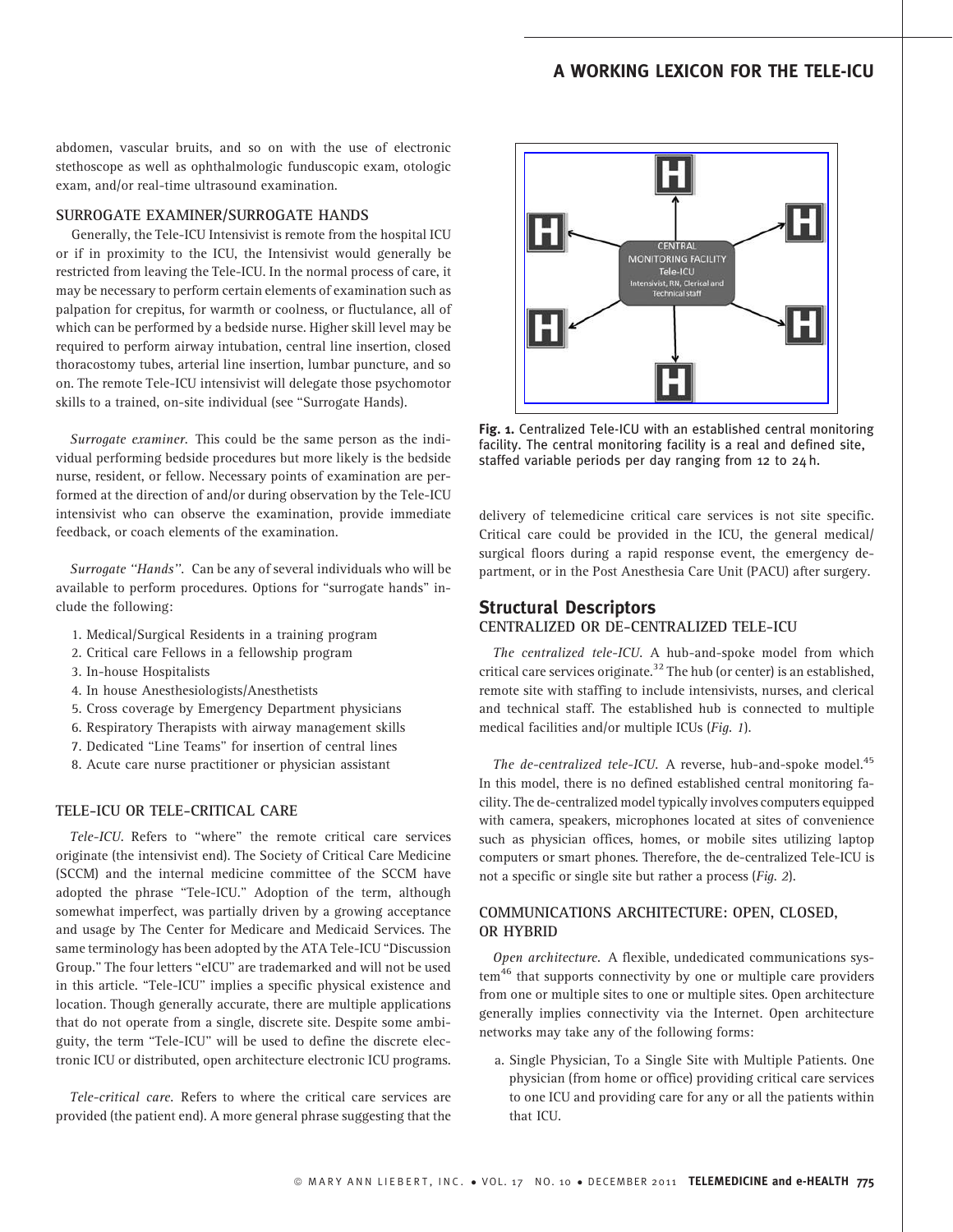

Fig. 2. Decentralized Tele-ICU has no established central monitoring facility. This diagram indicates a single medical facility at the Hub. The open architecture De-Centralized Tele-ICU could connect with multiple facilities.

- b. Single Physician, To Multiple Sites, Multiple Patients. An individual physician could be virtually present at several different medical sites from a home or office and provide services for some or all patients at each site.
- c. Multiple Physicians, From Multiple Sites, to a Single Patient. Multiple physicians to simultaneously evaluate a single patient from different sites (Fig. 3).
- d. Multiple Physicians, From Multiple Sites, To Multiple Sites, Multiple Patients. Open architecture can support capability to access patients located at multiple sites from one or more different remote care provider sites.

Each care provider has full access to all information about the patient to include audio-video connection, access to the CIS, and



Fig. 3. Open architecture system in which multiple physicians or consultants can access the patient (via audio-video) and patient clinical information simultaneously. The ''cloud'' is meant to indicate the Internet.

digitized radiographic information. Functionally, each physician is within the "system."

Closed architecture. A system that supports point-to-point communications.<sup>47,48</sup> Specifically, a closed architecture Tele-ICU would be point-to-point communication to a patient from a central monitoring facility. For purity of definition, there would be no option for physicians outside the closed system to have full access to patient audio-video, clinical or radiographic information. Medical consultants would be functionally external to the Tele-ICU system and could only evaluate a patient via traditional communications such as the telephone system (Fig. 4).

The closed architecture model generally employs dedicated highspeed lines. Functionally, the closed architecture exists outside the Internet, although internal data may be transmitted over high-speed cables or fibers by using Internet Protocol (IP).

Combined hybrid open and closed architecture. By combining the capabilities of the open and closed architecture, $49$  it may be possible to achieve greater connectivity, maximize inclusivity of consulting or community physicians, keeping costs within reach, and getting high-level reliability of dedicated lines. Conceptually, the hybrid architecture could look as shown next in Figure 5.

Utilizing Internet connectivity from consultant office sites, including wireless mobile technology, would enable a larger spectrum of clinicians to participate in patient care and render patient care with the benefit of ALL clinical information. Such clinicians are functionally within the Tele-ICU system. Meanwhile, the Tele-ICU can maintain the security and reliability of dedicated lines from the Tele-ICU to the patient bedside.

#### TECHNOLOGY AT THE ICU END: FIXED OR PORTABLE

Fixed at the ICU end. Audio-video devices are permanently attached to some site in proximity of the patient,  $8,9,44$  facing the patient



Fig. 4. Closed architecture with direct physician to patient communications limited to care providers within the central monitoring facility. Generally, subspecialties are excluded from direct patient visualization and communication limited to traditional telephonic modalities and are functionally outside the Tele-ICU system.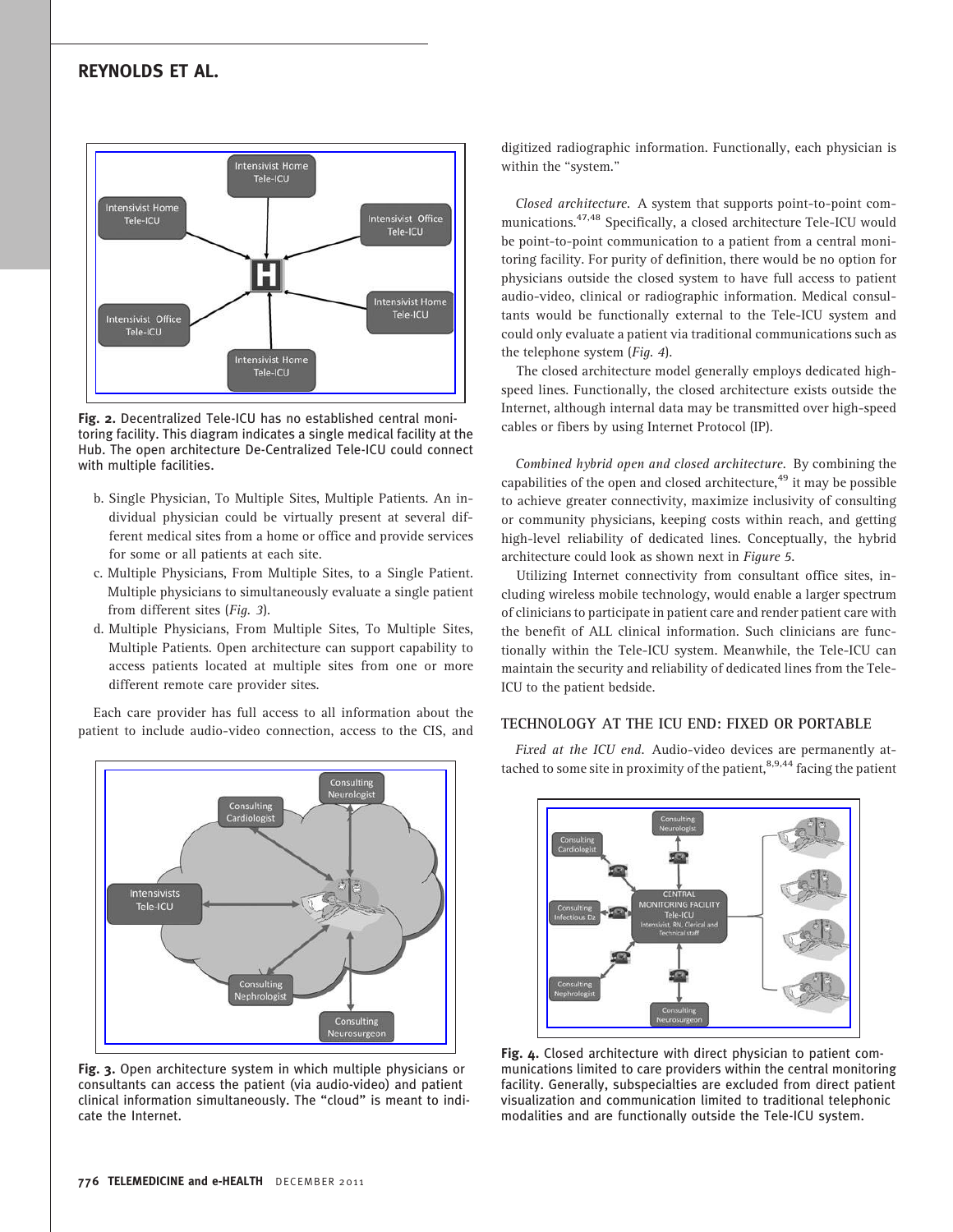

Fig. 5. Combined open and closed architecture. A network of physicians would be able to access the patient audio-video information and other technical data from the Internet. However, the Tele-ICU, as such could be external to the Internet. The ''cloud'' is meant to indicate the Internet.

generally from the foot of the bed (Fig. 6). The camera may be connected to the hospital network, have an IP address, and be Web accessible. To provide the audio, cameras can be equipped with Voice over Internet Protocol technology to support the two-way audio. Commercially available packages usually provide software for the remote control of Web-enabled devices.

Portable technology at the ICU end. Systems are brought to or arrive at the bedside. Portable units, generically referred to as "Carts," provide two way, real-time, audio and video communications (Fig. 7). Portable technology may be wireless and perform within a wireless environment or require access to a Local Area Network drop access point via a cable and jack-type connection to the network. Portable systems can move or be moved outside the ICU room to participate in family conferences, collaborative rounds, physicianto-physician conversations, or ''Rapid Response'' activities.

Portability at the ICU end may be further subcategorized as follows:

- 1. Dependent Portability: A cart system that is dependent on personnel who should push the device to the bedside, activate the device, sometimes re-position to achieve optimal view, and then return the device to a storage site. In addition, the device will need to be disconnected and reconnected to power for battery charge.
- 2. Semi-Autonomous Independent Portability: Movement of the device is under the direct, real-time control of the remote clinician. Semi-autonomous devices, generally called ''Robots,'' operate within a wireless hospital environment and will not require physical connection to the hospital network, can be driven to any site within the ICU, and can be repositioned by the remote operator completely independent of local personnel.
- 3. Autonomous Independent Portability: At this point, fully autonomous devices remain in development. Movement to the bedside would be based on pre-programming within the ICU and would not require ICU personnel for assistance. In addition, the remote operator would not be required to have geographic knowledge of the ICU environment. When the remote care provider is summoned to a particular bed, then the remote operator would send a command for the device to go to that particular bed.

## TECHNOLOGY AT THE TELE-ICU END: FIXED, PORTABLE, OR MOBILE (MHEALTH)

Fixed technology at the tele-ICU end. The "Tele-ICU end" refers to the site from which the remote care provider originates the telemedicine service (Fig. 8). "Fixed Technology" will include equipment so bulky, complex, or heavy that would not be easily moved.<sup>8,9,22,45</sup>

Portable technology at the tele-ICU end. Technology or equipment that allows the remote care provider freedom of movement while supporting two way audio-video communications and access to clinical data, real-time vital signs, or radiographic information, and so on (Fig. 9). For the purposes of this lexicon, "portable," requiring



laptop devices has been separately defined from "mobile" as described next.50,51 Typical requirements include a portable "laptop" computer, necessary communications software, built-in or attached camera, speakers, microphone, with hard-wired, Wi-Fi, or Broadband Internet access. The portable care provider may access

Fig. 6. Simple, fixed cameras located on the ceiling over an ICU bed (left). Sophisticated camera, speaker, and microphone with a screen to show remote Tele-ICU physician (middle). Commercially available software for the remote control of cameras via the Internet (far right).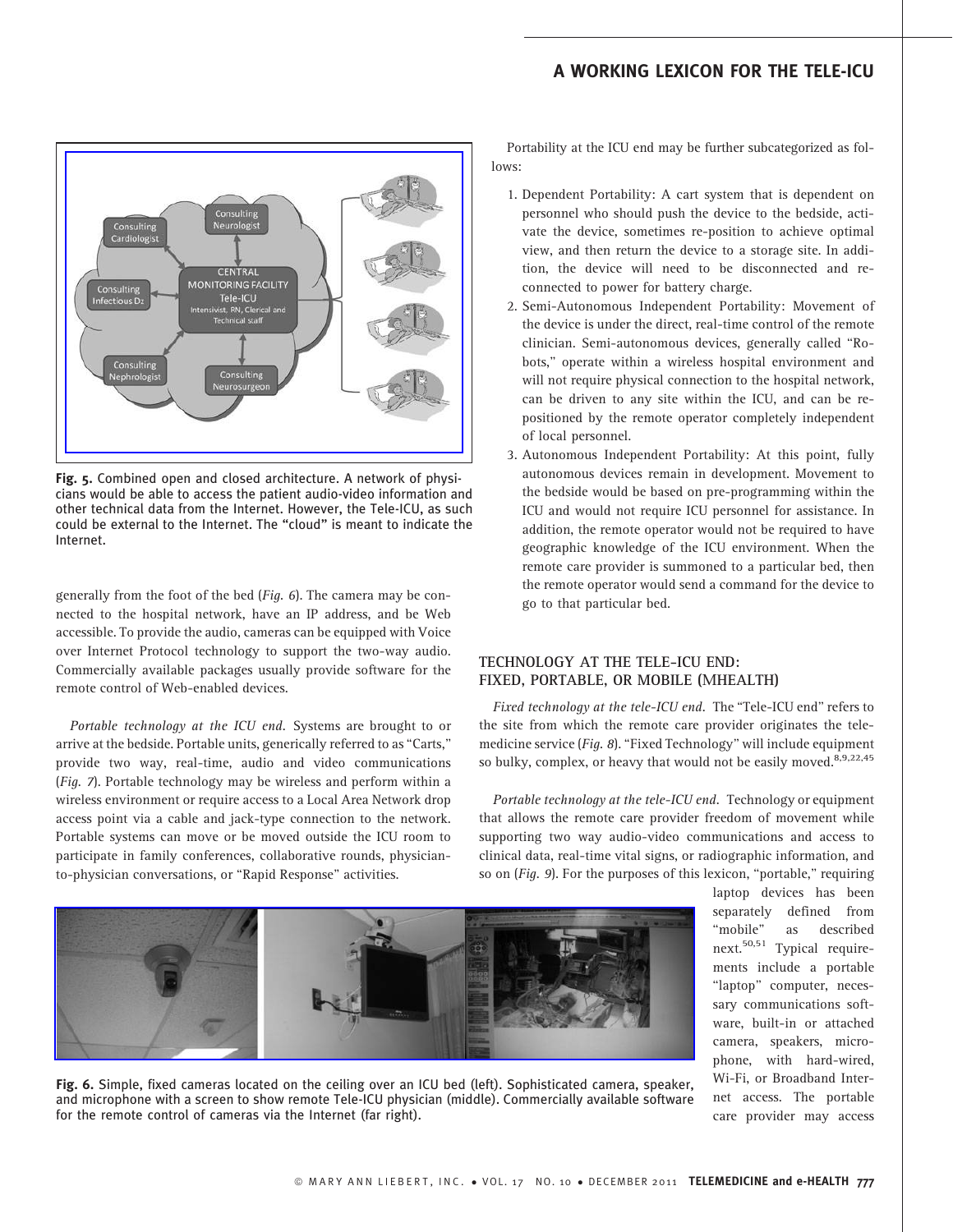

Fig. 7. Portable devices to include (from left to right) Global Media cart, Polycom cart, Tandberg cart, Intouch Health cart, and Intouch Health ''Robot.'' All the devices just described are dependent on local personnel for movement except the ''Semi-Autonomous'' Intouch Health robot on the far right.

patients remotely from home, office, hotel lobby, roadside, and so on.

Mobile or ''mHealth'' technology at the ''Tele-ICU'' end. mHealth is the practice of healthcare delivery by ultra-mobile devices.<sup>52,53</sup> mHealth includes hand-held smart-phones that can provide the mobile remote clinician with audio-visual patient access and/or graphical data access (Fig. 10).

## TELE-ICU CIS: TELE-ICU ONLY CIS OR HOSPITAL WIDE INTEGRATED CIS

For purposes of description, the following will be defined as if pure. However, systems may evolve from independent to integrated with the gradual development of various interfaces.

Tele-ICU only CIS. A Tele-ICU system that uses a separate CIS in the ICU only without integration to the hospital wide



Fig. 8. Two types of "Fixed Technology at the Tele-ICU End." On the left is the Centralized Monitoring Facility, iMDSoft Installation at Lehigh Valley Hospital Center, Lehigh Valley Pennsylvania. On the right is a de-centralized physician work station at a home Tele-ICU site.

#### CARE MODELS: CONTINUOUS, PRE-EMPTIVE/ SCHEDULED, REACTIVE

Care models may vary widely. The following definitions are presented assuming care models are distinct. However, some programs may offer all or several different forms of care models. The intent is to develop an understanding of how the care is being delivered and to be able to describe the care model succinctly.

CIS.8,9,55 The electronic database is created independently once the patient is in the ICU and does not move with the patient as the patient transitions back out to the general medical/Surgical floors.

Hospital wide integrated CIS. A Tele-ICU system that uses the facility's existing  $CIS.<sup>22</sup>$ The electronic database is created at any entry point to the hospital and moves with the patient as the patient transitions from the Floor/ED/PACU to the ICU or when moving back out to the general medi-

cal/surgical floors.

Continuous care model. The word "continuous," implying absolute  $24 \times 7$  monitoring, requires some consideration. Continuous may be  $24 \times 7$  or limited to 8, 12, or 18 h per day depending on institutional needs and contractual agreement between medical facilities. $8,9,22$  The concept of continuous care may be further nuanced based on different staffing models. Certain arrangements include  $24 \times 7$  critical care nursing monitoring with the intensivists providing support during the 8, 12, or 18 h per day. See concept diagram in Figure 11.

> Within the Continuous Model, there are other nuances. The level of coverage provided may vary from patient to patient. Specifically, by contractual agreement, private attending physician staff may be given the right to completely opt out of the remote Tele-ICU services or transfer a very high level of responsibility to the Tele-ICU. By opting out, the private attending patient may only receive emergency care, as the attending is summoned to the bedside. Legal counsel may mandate that programs offer the patient the option to "opt out" of Tele-ICU services.

> The pre-emptive/scheduled care model. A Tele-ICU program in which the virtual visits occur at a defined time and are not in response to a physician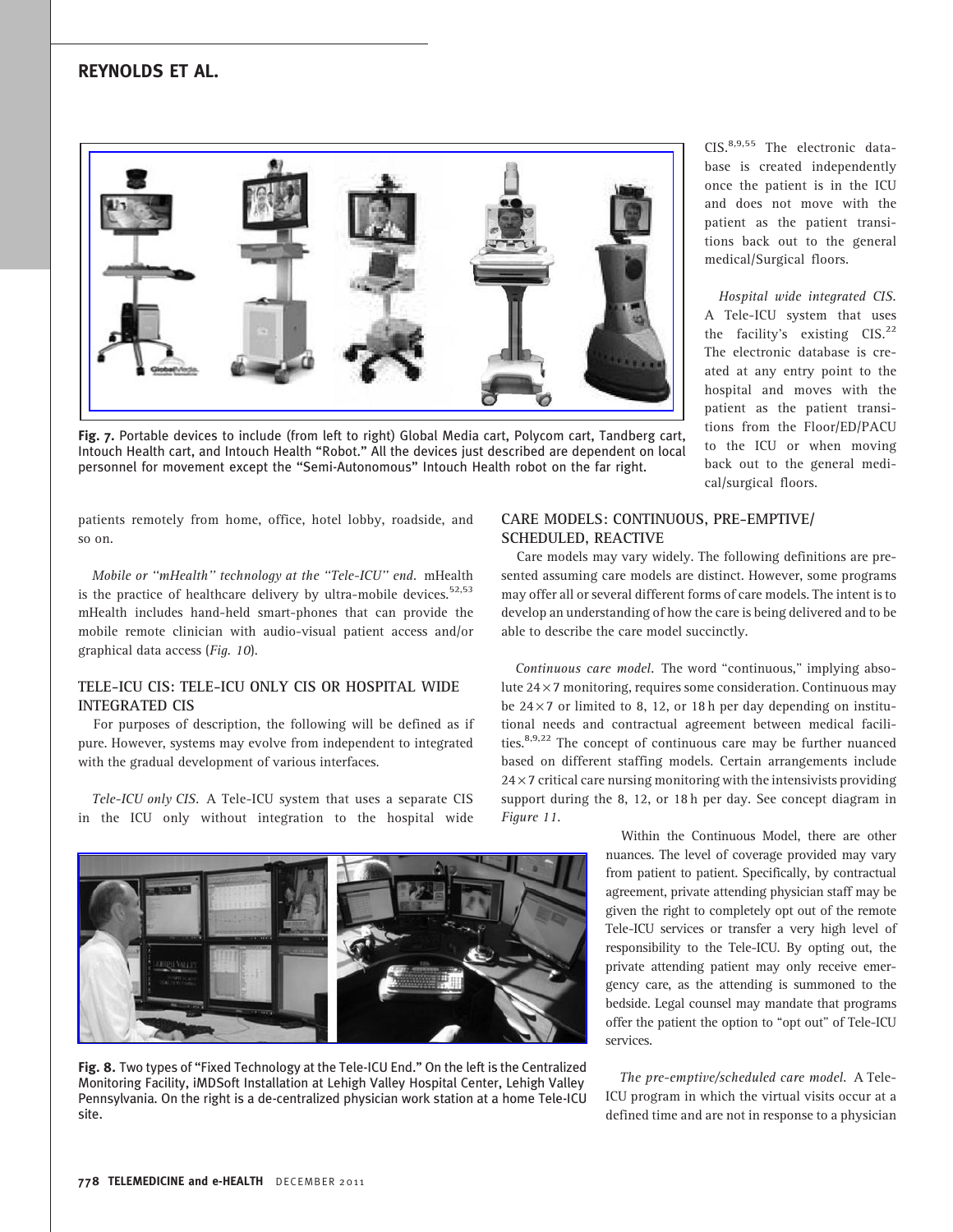

Fig. 9. Portable laptop devices for two-way audio-video communications and virtual presence.

page or solicitation.<sup>56,57</sup> The pre-emptive virtual visit may be routinely timed to occur several hours after the intensivist has left the ICU premises, for example, routinely at 10:00 pm. The scheduled visitation model, although only minimally different than the Pre-Emptive model, includes the scheduled performance of routine daily ICU rounds more typically during the morning hours, even though it may include both morning and afternoon rounds and team/collaborative rounds.

The reactive tele-ICU care model. Includes a virtual visit for the purpose of responding to an acute physiologic issue or for the performance of a critical care consultation.<sup>58</sup> Reactive virtual care would be unscheduled and unpredictable.

## APPLICATION OF THE LEXICON TO EXISTING **TECHNOLOGY**

To give life to the lexicon just described, known current and future programs and products were described with the developed terminology. Other than Skype, only U.S. products were reviewed. There was no attempt to examine international products. There was no malice or fore-thought if a U.S. product was overlooked. The lexicon was applied either from direct communication with vendors, personal experience of one or more authors with the vendors, and/or review of any written and published literature. Estimates describing market penetration were not



Fig. 10. Mobile devices with access to graphical information to include Airstrip Technologies (San Antonio, TX) with laboratory, radiographic, and vital signs data (three left-handed images) or Global Care Quest (right image).

independently verified. Although the descriptors and lexicon may not fit with absolute precision, the effort was to give a generally fair description and, therefore, a fair, real-world demonstration of the lexicon in action.

All known U.S. vendors, providing Tele-ICU programs or CIS that have or could evolve to a Tele-ICU program, were queried. In some cases, there is no program and no stated intention to enter the market. In some cases, there is a clear intention to enter the market pending development of product and complete resolution of patent-related litigation. Generally, the products have been listed in order of decreasing market penetration and/or closeness to providing an actual ''Tele-ICU'' (Table 1).

#### **Discussion**

The intent of this lexicon is twofold. The first intention is to stimulate and broaden the range of technological discussions. With the recent resolution of a patent infringement suit, multiple vendors are likely to enter the Tele-ICU market, particularly considering the growing physician shortage, size of the Tele-ICU market, maldistribution of physicians, and recent emphasis on telemedicine as part of healthcare reform. As new vendors move into the market, there will be greater variability in products with more available choices to make when establishing a Tele-ICU program. Therefore, it is incumbent on the purchaser to have a higher level of sophistication in making choices rather than relying on the word of vendors. To make such choices, it is not necessary for the administrator or clinician to be knowledgeable at the micro level such as switching theory, bytes versus bits, Cable Cat, or specifics of data transmission speed. Rather, it is important to have the high-level view of systems with the advantages and limitations. In this article, we have begun to develop some of the high-level definitions and lexicon for the Tele-ICU.

Second, this lexicon aims at setting the stage for comparative analysis and to ask the question, ''What system provides the best patient outcomes at an affordable cost.'' Some of the current Tele-ICU systems have evolved substantial capability with the implication that these capabilities are necessary. Now, it is time to begin the

high-level discussions regarding where the technology should go next.

Almost all the technologies discussed in this article are currently available and deployable. However, certain applications, such as the ''autonomous independent portability,'' have not yet been deployed as described. Further, higher-level hybrid models are just evolving, and final forms are yet to be defined.

#### Conclusion

Telemedicine has become an ever-increasing part of the medical delivery system driven by the evolving and aging demographics, increased demand for ICU care, cost containment initiatives, limited manpower supply, and mal distribution of care providers. The Tele-ICU technology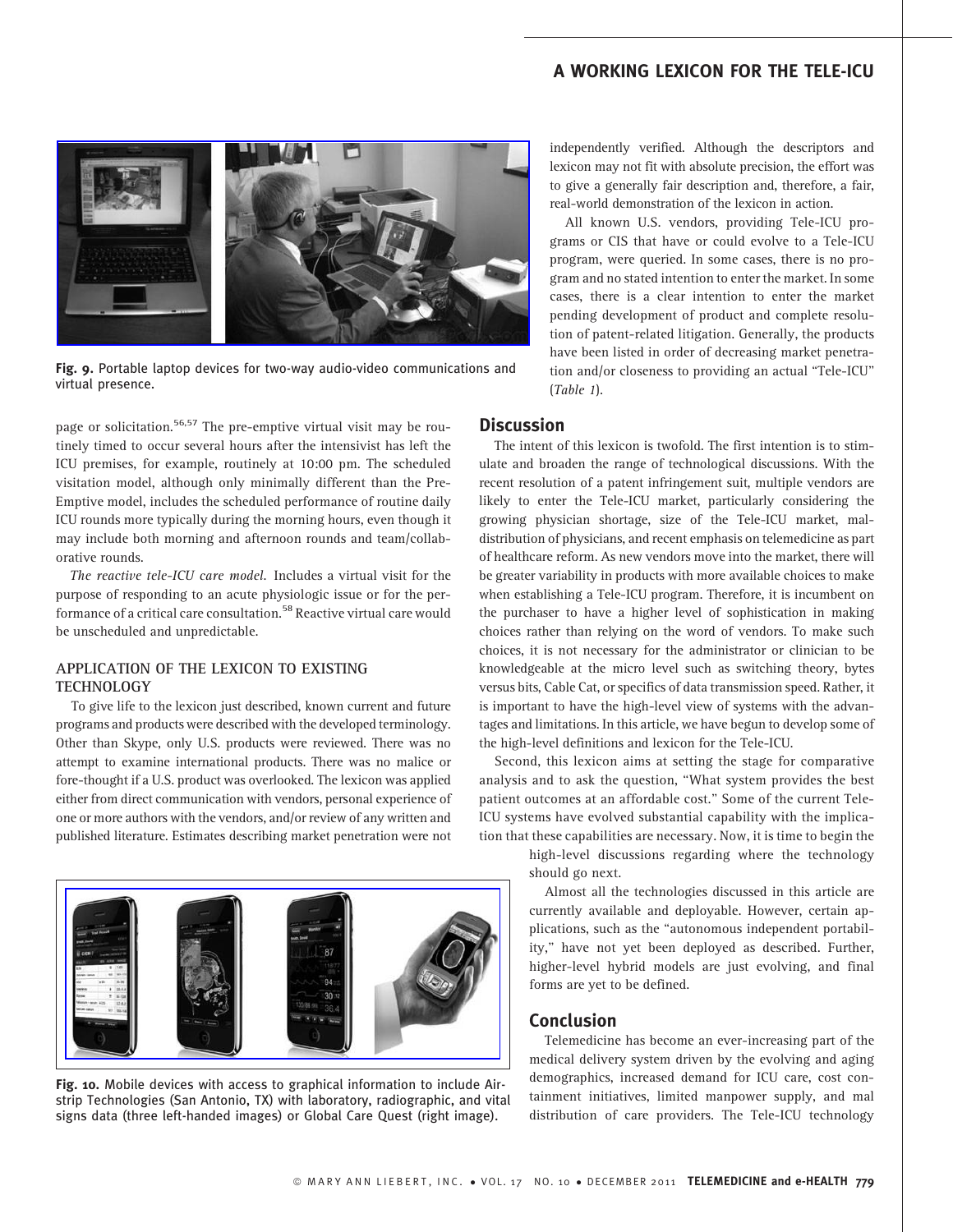

Fig. 11. Various paradigms for "Continuous Care." Top panel describes a true  $24 \times 7$  continuous care and monitoring program with both monitoring nursing staff and intensivists continuously active. Least involvement shown in lowest panel with remote care and monitoring enabled when local hospital staff is least available.

should continue as an integral part of the solution for the Critical Care Manpower shortage. However, the ultimate technology and supporting scientific studies will need to continue to evolve.

We believe that the future of the Tele-ICU will include a more open architecture that permits the mobile consulting physician full access to patient information from any site. Additionally, the open architecture will provide cost savings for physician coverage, as professional fees could be reduced to an ''on-call'' standing charge and as needed consultation charge rather than the  $24 \times 7$  hourly physician costs. Similarly, the ''on-call'' structure improves the feasibility to have multiple or essentially all subspecialists available. Open architecture should integrate with the hospital system clinical information to enhance access for the mobile physician. Hybrids are expected to evolve that may include combined de-centralized sites with centralized sites and systems offering different technologies at different facilities. There will likely be less dependence on costly fixed and dedicated ''high speed'' lines and, as wireless broad band increases in availability and speed, greater utilization of the open network provided by the Internet or extremely high-speed wireless networks.

Cost of the technology is expected to come down as more vendors enter the market and provide a wider spectrum of solutions. Cost of personnel and manpower supply will continue to be problematic unless models evolve that permit satisfactory and acceptable physician "personal life choices" while still providing quality patient care. It is conceivable that the central monitoring site could be populated only with nurses and mid-level practitioners with all the physician back up located at de-centralized sites such as home, office, or mobile devices.

Finally, introduction of the Tele-ICU technology has often been limited or delayed due to resistance from local or community

| Table 1. Summary Description of Current Tele-ICU<br><b>Technology</b>                                                    |
|--------------------------------------------------------------------------------------------------------------------------|
| <b>Philips VISICU:</b> (Baltimore, MD, 866-484-7428). Covering about 7,000 ICU beds with:                                |
| Continuous monitoring care model                                                                                         |
| Centralized Tele-ICU                                                                                                     |
| Closed architecture                                                                                                      |
| Fixed technology at Tele-ICU end                                                                                         |
| Generally fixed technology at the ICU end                                                                                |
| Proprietary Tele-ICU only CIS                                                                                            |
| Intouch Health: (Goleta, CA, 805-562-8686). Installed at about 400 hospitals with:                                       |
| Reactive, pre-emptive, or scheduled monitoring care model                                                                |
| De-centralized or centralized Tele-ICU                                                                                   |
| Open architecture                                                                                                        |
| Portable or fixed technology capability at the Tele-ICU end                                                              |
| Semi-autonomous, independent, portable technology at the ICU end                                                         |
| Currently, no CIS                                                                                                        |
| Cerner: (Kansas City, MO, 816-221-1024). Covering about 300 beds with:                                                   |
| Continuous monitoring care model                                                                                         |
| Centralized Tele-ICU                                                                                                     |
| Closed architecture                                                                                                      |
| Fixed technology at the Tele-ICU end                                                                                     |
| Fixed and portable technology at the ICU end                                                                             |
| Hospital-wide integrated CIS                                                                                             |
| iMDsoft: (Needham, MA, 781-449-5567). One U.S. installation covering 36 beds with:                                       |
| Continuous monitoring care model                                                                                         |
| Centralized Tele-ICU                                                                                                     |
| Closed architecture                                                                                                      |
| Fixed technology at the Tele-ICU end                                                                                     |
| Fixed technology at the ICU end                                                                                          |
| Tele ICU only CIS at current installation but may be integrated hospital-wide depending on<br>deployment                 |
| Vidyo: (Hackensack, NJ, 866-998-4396). ICU deployment in one 20-bed unit at this time.<br>Product sold through reseller. |
| Reactive, pre-emptive, or scheduled monitoring care model                                                                |
| De-centralized Tele-ICU                                                                                                  |
| Open architecture                                                                                                        |
| Fixed technology at the Tele-ICU end                                                                                     |
| Portable technology at the ICU end                                                                                       |
| No CIS                                                                                                                   |
| Global Media: (Scottsdale, AZ, 800-886-3692). Covering±500 beds with 450 devices<br>installed. Best fit description:     |
| Reactive, pre-emptive, or scheduled monitoring care model                                                                |

continued  $\rightarrow$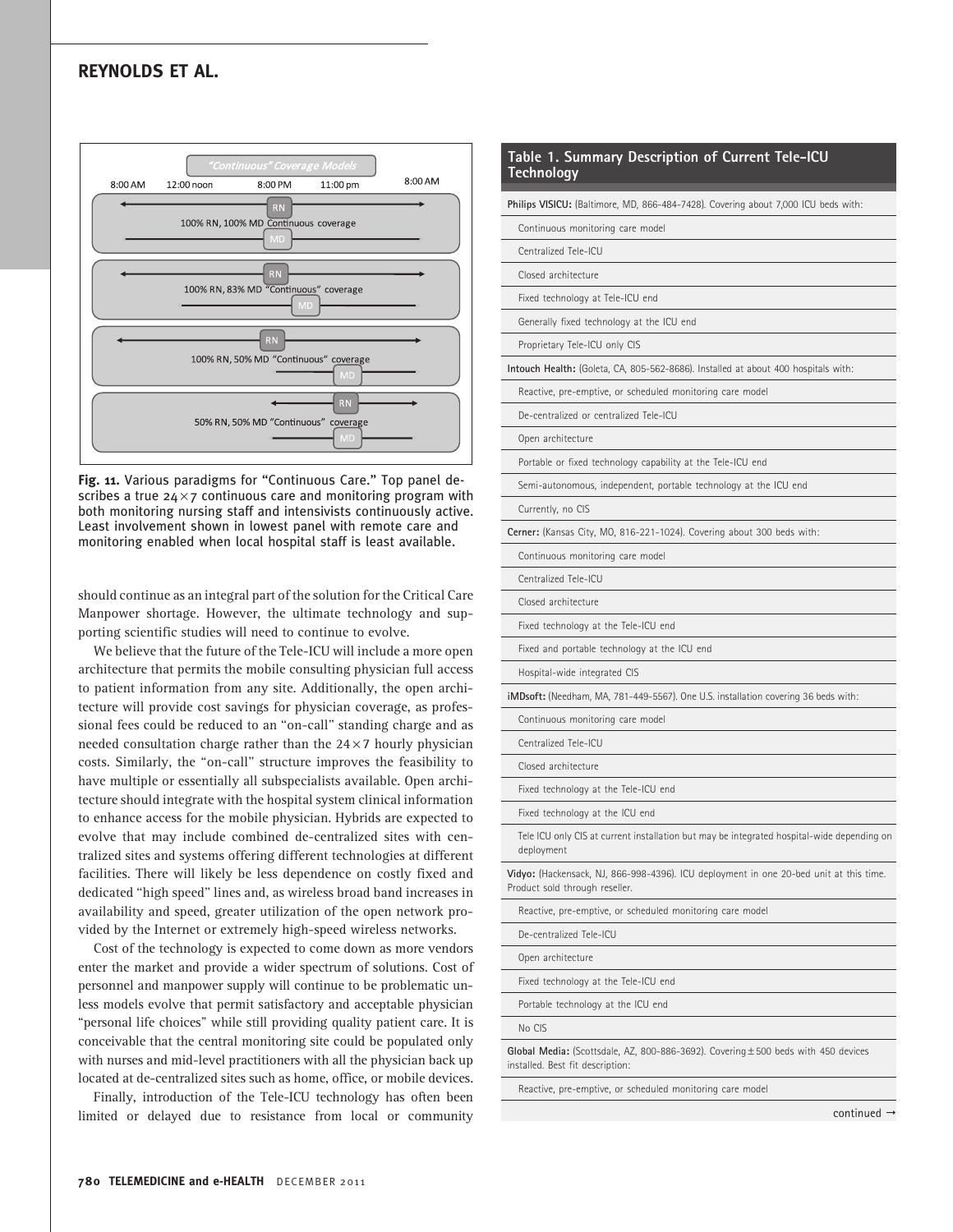#### Table 1. Summary Description of Current Tele-ICU Technology continued

De-centralized Tele-ICU

Open architecture

Fixed technology at the Tele-ICU end

Portable technology at the ICU end

No CIS

Global Care Quest: (El Segundo, CA, 888-767-8352). Covering < 100 beds with:

Reactive, pre-emptive, or scheduled monitoring care model

De-centralized Tele-ICU

Open architecture

Mobile and fixed technology at the Tele-ICU end

Portable and fixed technology at the ICU end

Tele-ICU only CIS or hospital-wide integrated CIS optional

Tandberg: (Oslo, Norway and New York). Product sold through distributor and to secondary retailer, data on deployment and utilization limited. Best fit description:

Reactive, pre-emptive, or scheduled monitoring care model

Centralized Tele-ICU

Open architecture

Fixed technology at the user end

Dependent portable technology at the ICU end

No CIS

Polycom: (Pleasanton, CA, 800-polycom, 925-924-6000). ICU deployment is unknown, similar to Tandberg. Best-fit description:

Reactive, pre-emptive, or scheduled monitoring care model

Centralized Tele-ICU

Open architecture

Fixed technology at the user end

Dependent portable technology at the ICU end

No CIS

Clinicomp: (San Diego, CA, 800-350-8202). No current Tele-ICU installations. Stated intentions to enter the Tele-ICU market, primarily with the Department of Defense.

EPIC: (Verona, WI, 608-271-9000). No current Tele-ICU installations. No stated current intentions to enter the Tele-ICU market.

McKesson: (San Francisco, CA, 415-983-8300). No current Tele-ICU technology. No stated current intentions to enter the Tele-ICU market.

Eclipsys: (Atlanta, GA, 800-869-8300). No current Tele-ICU technology. No stated current intentions to enter the Tele-ICU market.

Skype: (Luxembourg). Unknown penetration into medical market, 521 million accounts and  $40,000 +$  /-daily users, not FDA approved, not HIPAA compliant.<sup>59</sup>

Google Video Chat: Unknown penetration into medical market.<sup>62</sup>

Others: Extreme Mobile Technologies (West Chester, OH), LifeSize (Austin, TX) function in a similar manner as Polycom, Tandberg.

physicians. With open architecture networking, the local community of physicians can have access to the system and collaborate/participate in the remote care of their own patients. Although costs of technology, manpower shortage, and cultural adaption are currently major issues, continued experience and published peer-reviewed literature will position the Tele-ICU as an essential and integrative process.

## Disclosure Statement

H. Neal Reynolds, M.D.—Unfunded Board of Advisors, In Touch Health.

Herb Rogove, D.O.—President and CEO of the private company,  $C_3$ O providing remote clinical support.

Joseph Bander, M.D.—None.

Matthew McCambridge, M.D.—None.

Elizabeth Cowboy, M.D.—Employee of private corporation, Advanced ICU.

Michael Niemeier, M.D.—None.

#### REFERENCES

- 1. Ferrer-Roca O. Standards in telemedicine in e-health systems. Quality and reliability. Models and standards, Chapter 17. Medical Information Science Reference. Hershey, PA: IGI Global, 2011:220–240.
- 2. Kisilauska M. Knowledge management prerequesits for building an information society in healthcare. Intern J Med Inform 2006;75:322-329
- 3. Bansal M. Telemedicine in medical informatics, a primer, Chapter 13, 239–273. Tata McGraw Hill, 20034.
- 4. Speedie SM, Johnston B, Cox R, Antoniotti N, Lindsey J. Telehealth and Healthcare Provider Shortages. ATA Whitepaper #1. Position Statement and Recommendations from the American Telemedicine Association. Available at www.americantelemed.org/files/public/policy/Telehealth\_and\_the\_Provider\_ Shortage.pdf (last accessed September 18, 2011).
- 5. Sood S, Mbarika V, Jugoo S, Dookhy R, Doarn C, Prakash N, Merrell R. What is Telemedicine? A Collection of 104 Peer-Reviewed Perspectives and Theoretical Underpinnings. Telemed E Health 2007;13:573. Available at www.libertonline .com/doi/abs/10.1089/tmj/2006.0073 (last accessed April 25, 2011).
- 6. Grundy BL, Jones PK, Lovitt A. Telemedicine in critical care: Problems in design, implementation, and assessment. Crit Care Med 1982;10:471–475.
- 7. Grundy BL, Crawford P, Jones PK, et al. Telemedicine in critical care: An experiment in healthcare delivery. JACEP 1977;6:439–444.
- 8. Rosenfeld BA, Dorman T, Breslow MJ, et al. Intensive care unit telemedicine: Alternate paradigm for providing continuous intensivist care. Crit Care Med 2000;28:3925–3931.
- 9. Breslow MJ, Rosenfeld BA, Doerfler M, Burke G, Yates G, et al. Effect of a multiple-site intensive care unit telemedicine program on clinical and economic outcomes: An alternative paradigm for intensivist staffing. Crit Care Med 2004;32:31–38.
- 10. Kirch DG. How to fix the doctor shortage. Wall Street Journal, Opinion Section, January 4, 2010.
- 11. Ricketts TC. Workforce issues in rural areas: A focus on policy equity. Am J Public Health 2005;95:42-48.
- 12. Angus DC, Kelley Ma, Schmitz RJ, Whiet A, Popovich J. Current and projected workforce requirements for care of the critical Ill and patients with pulmonary disease: Can we meet the requirements of an aging population? JAMA 2000;284:2762–2770.
- 13. Health Resources and Services Administration Report to Congress. The Critical Care Workforce: A Study of the Supply and Demand for Critical Care Physicians.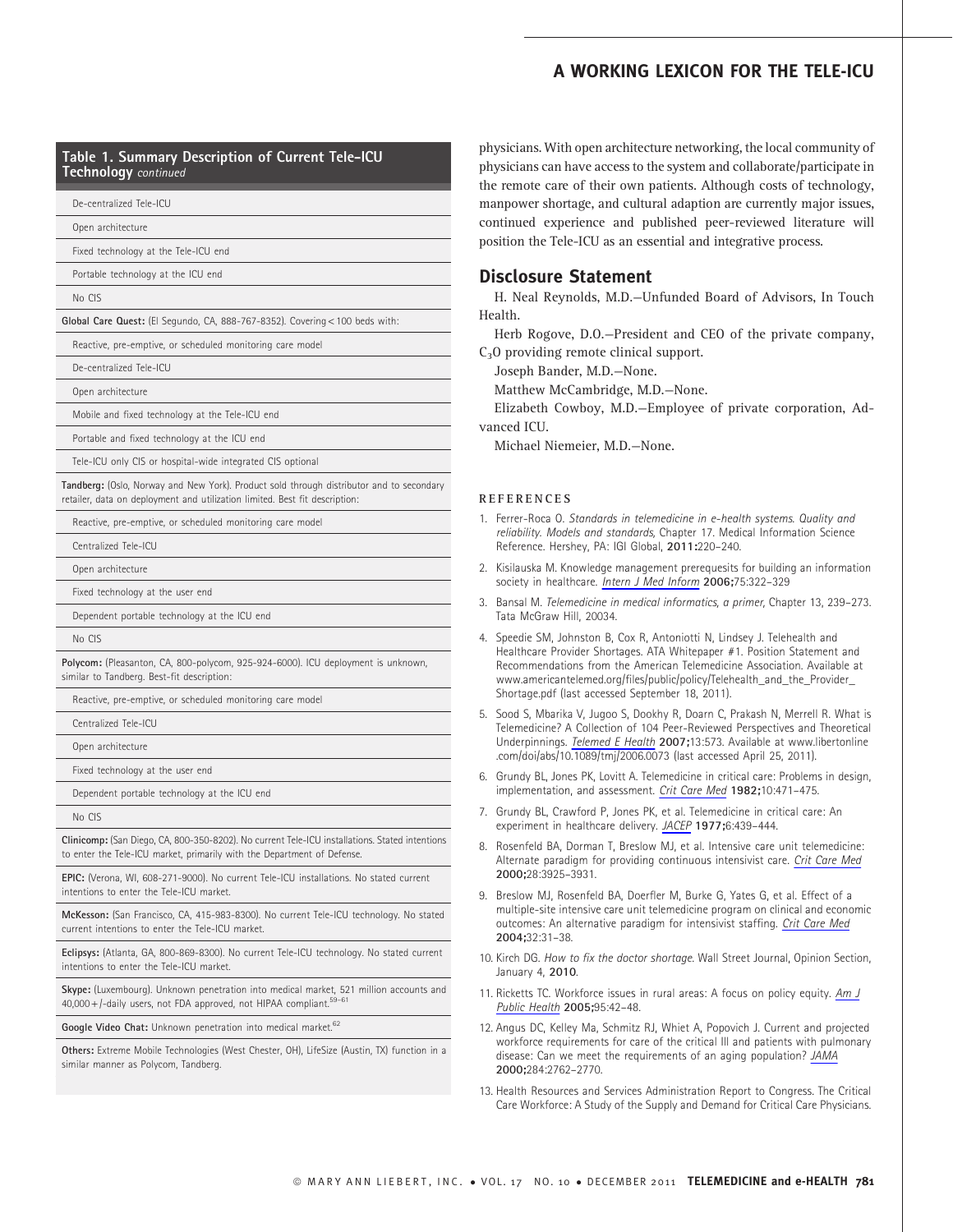Requested by: Senate Report 108-81. Available at http://bhpr.hrsa.gov/health workforce/reports/criticalcare/default. htm (last accessed September 2006).

- 14. Kelley MA, Angus DC, Chalfin DB, et al. The critical care crisis in the United States: A report from the profession. Crit Care Med 2004;32:1219–1222.
- 15. Grover A. Critical care workforce: A policy perspective. Crit Care Med 2006;34[Suppl.]:S7–S11.
- 16. Krell K. Critical care workforce. Crit Care Med 2008;36:1350–1353.
- 17. Reynolds HN, Haupt MT, Carlson R. Impact of critical care physician staffing on patients with septic shock in a University Medical Care Unit. JAMA 1988;260:3446–3450.
- 18. Li TC, Phillips MC, Shaw L, et al. On site physician staffing in a community hospital intensive care unit: Impact on test and procedure use and on patient outcome. JAMA 1984;252:2023–2027.
- 19. Young M, Birkmeyer J. Potential reduction in mortality rates using an intensivist model to manage intensive care units. *Eff Clin Pract* 2000;3:284-289.
- 20. Engoren M. The effect of prompt physician visits on intensive care unit mortality and cost. Crit Care Med 2005;33:727–732.
- 21. Leapfrog. Four Leaps in Hospital Quality, Safety and Affordability. Available at www.leapfroggroup.org (last accessed September 18, 2011).
- 22. McCambridge M, Jones K, Paxton H, et al. Association of health information technology and teleintensivist coverage with decreased mortality and ventilator use in critically ill patients. Arch Int Med 2010;170:648-653.
- 23. Bashshur RL, Shannon GW, et al. National telemedicine initiatives: Essential to healthcare reform (Policy White Paper for the American Telemedicine Association). Telemed E Health 2009;15:1–11.
- 24. New England Healthcare Institute. Tele-ICUs: Remote management in intensive care units. Cambridge: Massachusetts Technology Collaborative and Health Technology Center, 2007.
- 25. Kohl BA, Gutsche JT, Kim P, et al. Effect of telemedicine on mortality and length of stay in a university ICU. Crit Care Med 2007;35:A22
- 26. Breslow MJ. Remote ICU Care Programs: Current status. J Crit Care 2007;22:66–76.
- 27. Vespa PM, et al. Intensive care unit robotic telepresence facilitates rapid physician response to unstable patients and decreased costs in a neurointensive care. Surg Neurol 2007;67:331–337.
- 28. Meyer BC, Raman R, Hemmen T, et al. Efficacy of site-independent telemedicine in the STRokE Doc, trial: A randomized, blinded, prospective study. Lancet Neurol 2008;7:787–795.
- 29. Youn BA. Utilizing robots and an ICU telemedicine program to provide intensivist support for rapid response teams. Chest 2006;130:102S.
- 30. Patel B, Kao L, Thomas E, et al. Improving compliance with surviving sepsis campaign guidelines via remote electronic ICU monitoring. Crit Care Med 2007;35:A275
- 31. Giessel GM, Leedom B. Centralized, remote ICU intervention improves best practices compliance. Chest 2007;132:444a.
- 32. Youn BA. ICU process improvement: Using telemedicine to enhance compliance and documentation for the ventilator bundle. Chest 2006;130:226S.
- 33. Badawi O, Shemmeri E. Greater collaboration between remote intensivists and on-site clinicians improves best practice compliance. Crit Care Med 2006;34:A20.
- 34. Rincon T, Bourke G, Ikeda D. Centralized, remote care improves sepsis identification, bundle compliance and outcomes. Chest 2007;132:557S–558S.
- 35. Aaronson M, Zawada ET, Herr P. Role of a telemedicine intensive care unit program (TISP) on glycemic control (GC) in seriously ill patients in a rural health system. Chest 2006;130(suppl):226S.
- 36. Zawada ET, Kapasla D, Herr P, et al. Prognostic outcomes after the initiation of an electronic telemedicine intensive care unit in a rural health system. South Dakota Med 2006;59:391–393.
- 37. Zawada E, Aaronson ML, Herr P, Erickson EK. Relationship between levels of consultative management and outcomes in a telemedicine intensivist staffing program (TISP) in a rural health system. Chest 2006; 130:226S.
- 38. Zawada E, Herr P, Erickson D, Hitt J. Financial benefit of a teleintensivist program to a rural health system. Chest 2007;132:444.
- 39. Burgiss SG. Telehealth Technical Assistance Manual. National Rural Health Association, 2006. Available at http://199.237.254.34/pubs/pdf/Telehealth.pdf (last accessed September 18, 2011).
- 40. Tele-ICU White paper from SCCM. Available at www.sccm.org/publications/ Critical\_Connections/Archives/February 2010/Pages/Telemedicine.aspx (last accessed April 25, 2011).
- 41. NEHI Tele-ICU white paper. Available at www.masstech.org/ehealth/ cmyk\_tele\_ICU.pdf (last accessed April 25, 2011).
- 42. Puskin DS, Cohen Z, Ferguson AS, Krupinski E, Spaulding R. National Center for Researech Resources Conference—future of telehealth: Essential tools and technologies for clinical research and care, implementation and evaluation of telehealth tools and technologies. Telemed E Health 2010;16:96–102.
- 43. Brilli R, Spevitz A, Branson R, et al. Critical care delivery in the intensive care unit: Defining clinical roles and best practice models. Crit Care Med 2001;29:2007–2019.
- 44. Celi LA, Hassan E, Marquardt C, et al. The e-ICU: Its not just telemedicine. Crit Care Med 2001;29(suppl) N:183–189.
- 45. Reynolds HN. The Tele-ICU: Why, How and What. What the future may look like. In: Latifi R, ed. Telemedicine for trauma, emergencies, and disaster management, Chapter 21. Norwood, MA: Artech House Publishers, 2011.
- 46. Wang HJ, Raman S, ChEn-Nee C, et al. ICEBERG: An Internet core network architecture for integrated communications. J IEEE 2000;7:10–19.
- 47. Lambrecht C. Emergency physicians role in a clinical telemedicine network. Ann Emerg Med 1997;30:670–674.
- 48. Lowitt MH, Kessler II, Kauffman L, et al. Teledermatology and in-person examinations. A comparison of patient and physician perspectives and diagnostic agreement. Arch Derm 1998;134:470-476.
- 49. Gbaguidi C, Hubaux J, Hamdi M, et al. A Programmable architecture for provision of hybrid services. Commun Mag IEEE 1999;37:110-116.
- 50. Kontaxakis G, Walter S, Sakas G. EU-TeleInViVo: an integrated portable telemedicine workstation featuring acquisition, processing and transmission over low-bandwidth lines of 3D ultrasound volume images. Information Technology Applications in Biomedicine, 2000 proceedings 2000 IEEE EMBS International Conference. 2000;158–163. Available at http://ieeeexplore .iee.org/xpl/freeabs\_all.jsp?arnumber = 892378. (last accessed April 25, 2011).
- 51. Rosser JC, Prosstg RL, Rodas EB, et al. Evaluation of the effectiveness of portable low-bandwidth telemedical applications for postoperative followup: Initial results. J Am Coll Surg 2000;191:196–203.
- 52. Ackerman M, Craft R, Ferrante F, et al. Telemedicine technology. Telemed J E Health 2002;8:71–78.
- 53. Figueredo MVM, Dias JS. Mobile telemedicine system for home care and patient monitoring. Engineering in Medicine and Biology Society, IEMBS 26th Annual International Conference of the IEEE, San Francisco, CA. 2004;3387–3390.
- 54. Istepanian RH, Woodward B, Gorilas E, Balos PA. Design of mobile telemedicine systems using GSM and IS-54 cellular telephone standards. J Telemed Telecare 1998;4:80–82.
- 55. Ries M. Tele-ICU: A new paradigm in critical care. *Inter Anesthesiol Clin* 2009;47:153–170.
- 56. Reynolds HN. Underserved does not necessarily mean rural: Remote telepresence in downtown Baltimore. Telemed E Health 2008;14(Suppl 1):103.
- 57. Reynolds EM, Reynolds HN. The non-adopter phenomenon. A case where being "Senior" may enhance technological adoption. Telemed E Health 2010;16 (Suppl. 1):S-81.